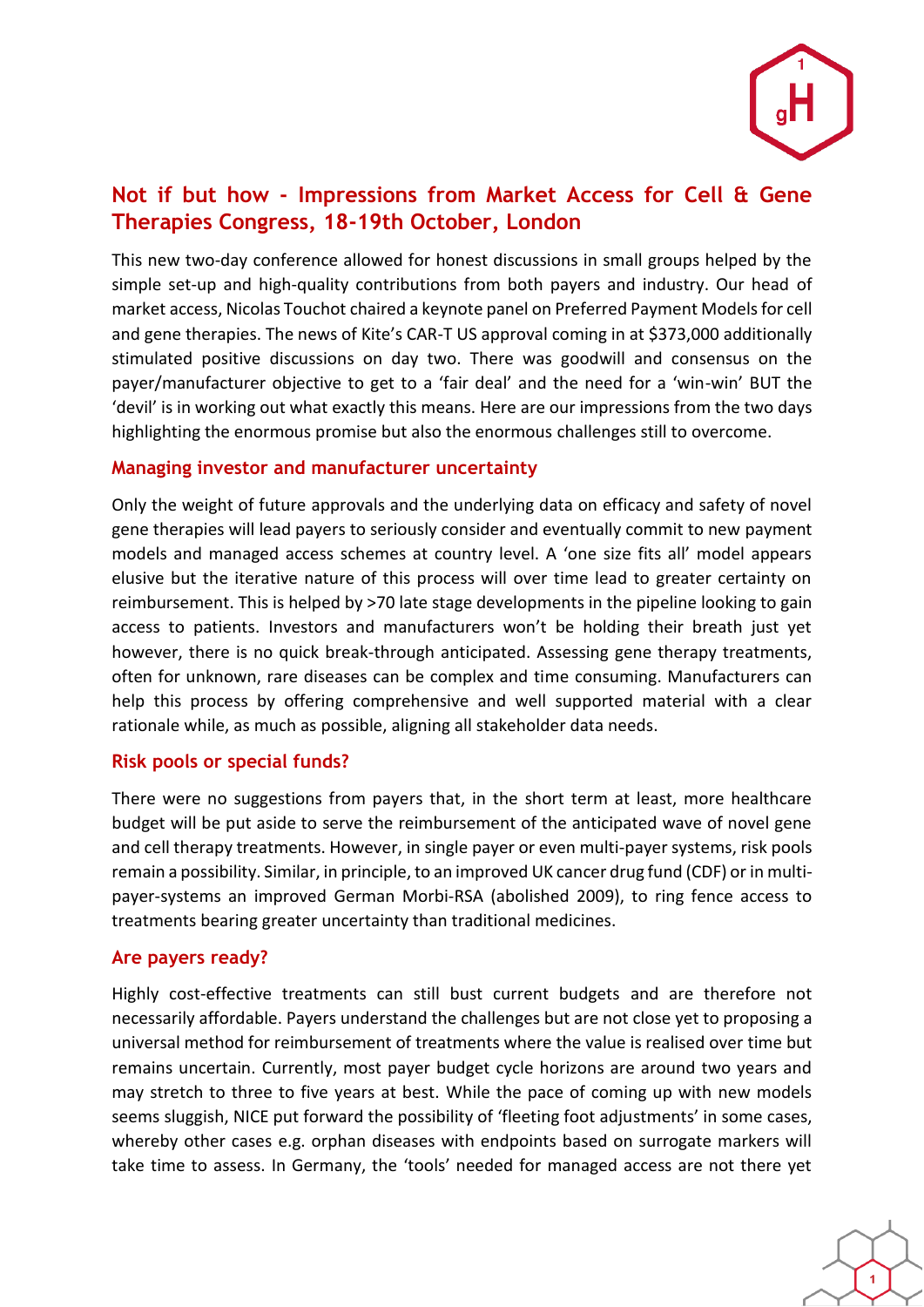either, 99% of existing contractual arrangements are simple rebate contracts, some with a cap. To allow for managed access the whole system will have to change.

Payers also have to learn about the meaningfulness of novel endpoints in many of the rare diseases put forward for treatment. This was illustrated recently by the FDA asking for an advisory committee's opinion on the clinical meaningfulness of the MLMT endpoint seen with Luxturna (voretigene neparvovec) from Spark Therapeutics Inc. adding to the time taken for the approval and reimbursement process.

As this conference summary is being finalised, NICE has published its 31-page **[consultation](https://www.nice.org.uk/guidance/GID-HST10005/documents/evaluation-consultation-document)  [document](https://www.nice.org.uk/guidance/GID-HST10005/documents/evaluation-consultation-document)** on Strimvelis, which reads relatively positive overall but also illustrates the complexity of analysis required prior to any gene therapy reimbursement decisions.

## **Managed Access Schemes**

While managed access schemes seem the preferred way of payers, who are overall reluctant to deal with uncertainty, they are not a panacea. Payers in reality much prefer simple onetime payments avoiding having to follow a patient over time and collecting complex data. However, it was argued that mandatory patient registries paid for by the manufacturer as part of managed access may be attractive in addressing both managing uncertainty and fairness towards the manufacturers. The technical difficulties in successfully tracking patients over time presents a similar challenge in both the US and Europe.

Manufacturers claim that a 'fair deal' must allow not only for prices to go down or even disinvestment but also to go up if real world evidence supports a better price. This was verbally acknowledged by payers. The industry and their investors hope to see this being implemented in writing too in the near future.

Managed Access Pathways follow the context of regulatory Adaptive Pathways. These are attractive but it was acknowledged that there is much to learn over the coming years. This learning may involve payers listening to issues such as manufacturing complexity and manufacturers taking note of 'wrap-around-costs' or structural costs when a novel therapy changes the existing care infrastructure and requires investment in areas that add to the mere drug therapy.

## **Are manufacturers ready?**

It will be the manufacturer's responsibility to explore sufficiently what payers will pay for in different countries, the evidence needed to show this and to design their trials and data set accordingly. Assuming annuity payments can be agreed, manufacturers are likely to receive a certain amount per successfully treated patient over time from payers. Risks the manufacturer has to manage include incurring a potential loss during the early years or potential deductions from an annuity if a patient requires additional therapy if this has been agreed as part of a risk-sharing agreement.

Other manufacturer paid investment into real world evidence may include building registry infrastructure and managing those through intermediaries. Additionally, costs could arise in